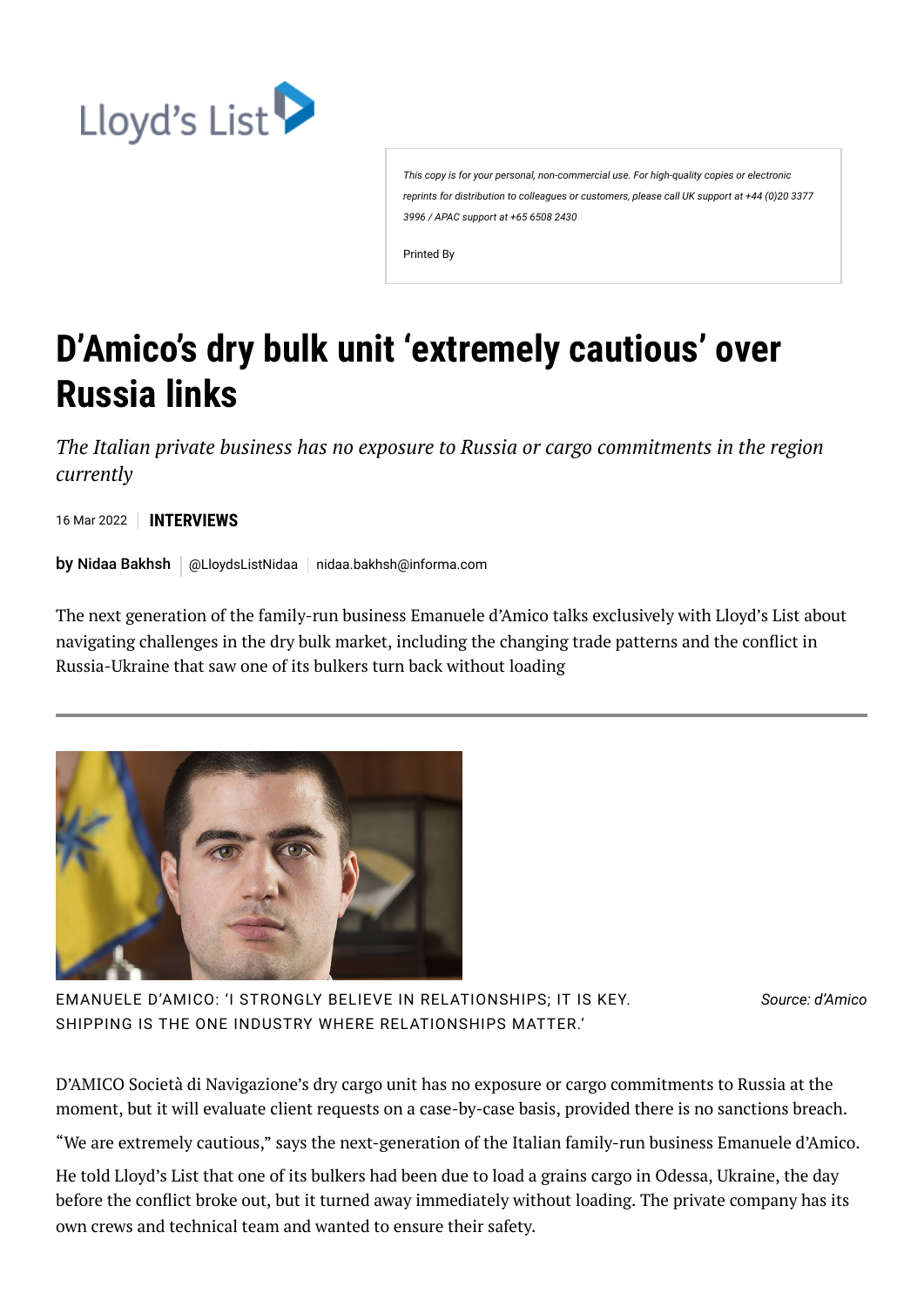Europe is short of coal as it cuts its [reliance](https://lloydslist.maritimeintelligence.informa.com/LL1140040/Europe-looks-to-cut-reliance-on-Russian-natural-gas) on Russian energy following the Ukrainian invasion and it is questionable whether Indonesia, Australia or South Africa will be able to supply sufficient volumes to meet the continent's needs.

"If a European company asks to load an unsanctioned cargo, we will evaluate it, but it is a big issue and is problematic, and it will be a case-by-case decision," he said.

The Russia-Ukraine conflict may turn out to be a positive for the dry bulk market as tonne-miles are more likely to increase, says the 33-year-old who was [appointed](https://en.damicodry.com/media/8952/press-release_-cesare-damico-ceo-of-the-dry-cargo-business-unit_220421.pdf) as managing director in April last year, having joined the company in 2013. Congestion will also continue to support the market.

"We are cautiously optimistic" about the short-tomedium term because of strong demand and low fleet growth, at less than 7%, he says from Monaco where he is based, adding that there is little prospect of new deliveries until end of 2024 or even 2025, as shipyards are filling up with containership orders.

## **Identifying Russian sanctions risk is industry responsibility, says UK**

By [Richard](https://lloydslist.maritimeintelligence.informa.com/authors/richard-meade) Meade 09 Mar 2022

UK government passes responsibility for identifying Russian sanctions links to individual ports, but many are reliant on Google searches and media reports to conduct due diligence and unwind complex networks of opaque beneficial ownership structures

[Read the full](https://lloydslist.maritimeintelligence.informa.com/LL1140100/Identifying-Russian-sanctions-risk-is-industry-responsibility-says-UK) article here  $\lambda$ 

But there are always black swan events around the

corner that could impact the market, he notes, adding that the biggest challenge is the changing trade patterns.

During the past 12 to 18 months, backhaul trades have been reaping more than fronthaul, especially on the geared segments, and how long that will last will depend on the strength in the container market.

The company, [founded](https://en.damicodry.com/about-dry-cargo/about-dry-cargo/#_over-80-years-of-history) by Mr d'Amico's great-grandfather 90 years ago, has been involved in several project cargoes, with wood pulp coming back to bulkers as container lines were not able to meet requirements. His father Cesare is chief executive of the Rome-based group.

Also [d'Amico](https://www.seasearcher.com/company/3713/overview) is continuing its expertise in carrying forestry products (from South America to Europe), given that the first-ever trades in the 1930s were lumber shipped from Albania to Salerno, south of Naples.

Its core fleet consists of 17 owned vessels (post-panamax / kamsarmax, supramax and handy), and 30 longterm chartered-in bulkers, the majority of which have purchase options. It also has 15 vessels on short-term charters ranging from a single trip to up to 12 months.

Mr d'Amico says he is happy with the size of the fleet as it gives flexibility and the company can react quickly to market changes.

"When we forecast the market may soften, we add coverage; on the other hand, when we feel it is oversold, we add tonnage," he says, adding that the company has taken coverage on some of its core fleet — chartering out vessels for the next two to three years in the mid-\$20,000s per day range.

Meanwhile, the company has commercial teams in London, Singapore and Monaco, and while some other dry bulk companies expand into Dubai, Mr d'Amico is content "where we are" although it is always considering options.

## **D'Amico chief says product tanker market is turning a corner**

By Nidaa [Bakhsh](https://lloydslist.maritimeintelligence.informa.com/authors/nidaa-bakhsh) 11 Nov 2021